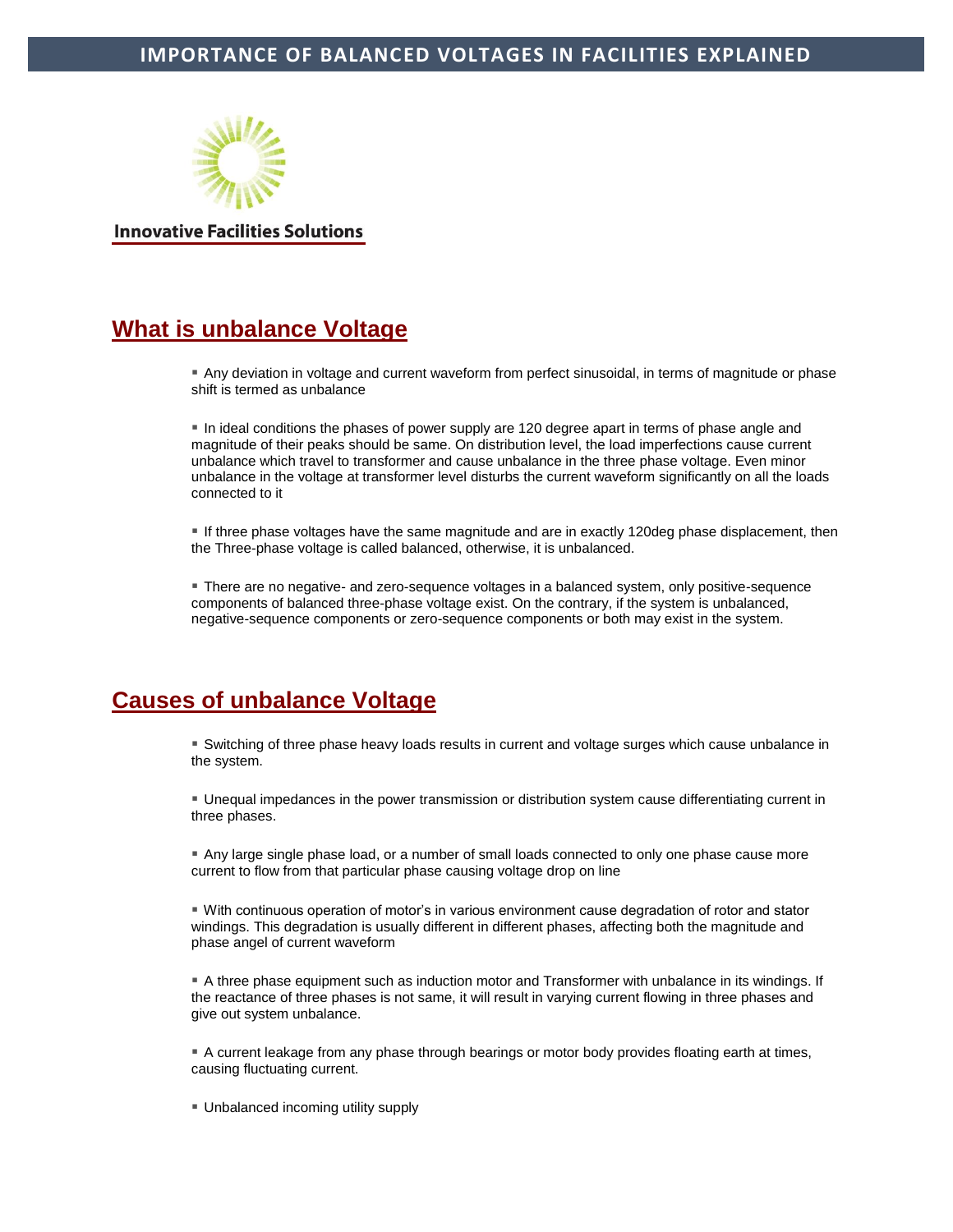- Unequal transformer taps settings
- Large single phase distribution transformer on the system
- Open phase on the primary of a 3 phase transformer on the distribution system
- **Faults or grounds in the power transformer**
- Open delta connected transformer banks
- A blown fuse on a 3 phase bank of power factor improvement capacitors
- Unequal impedance in conductors of power supply wiring
- Unbalanced distribution of single phase loads such as lighting
- Heavy reactive single phase loads such as welders

# **How to calculate unbalance**

- **%voltage unbalance= 100x (maximum deviation from average voltage) / (average voltage)**
- Example: With phase-to-phase voltages of The System is 430V, 435V, and 400V.
- The average Voltage=(430+435+400)/3=421V.
- The maximum Voltage deviation from Average Voltage=435-421=14V
- %voltage unbalance=14×100/421=3.32%
- The permissible limit in terms of percentage of negative phase sequence current over positive sequence current is 1.3% ideally but acceptable up to 2%.

# **Effects of unbalance Voltage on System and Equipment:**

 The factors for voltage unbalances can be classified into two categories: normal factors and abnormal factors.

 Voltage imbalances due to normal factors, such as single-phase loads and three-phase transformer banks with open star-open delta connections, can generally be reduced by properly designing the system and installing suitable equipment and devices.

 Abnormal factors include series and shunt faults of circuits, bad electrical contacts of connectors or switches, asymmetrical breakdown of equipment or components, asynchronous burnout of three phase power fuses, single-phase operation of motors, etc. The abnormal factors just mentioned above might result in critical damage of systems and equipment.

# **Increase Neutral Return Current**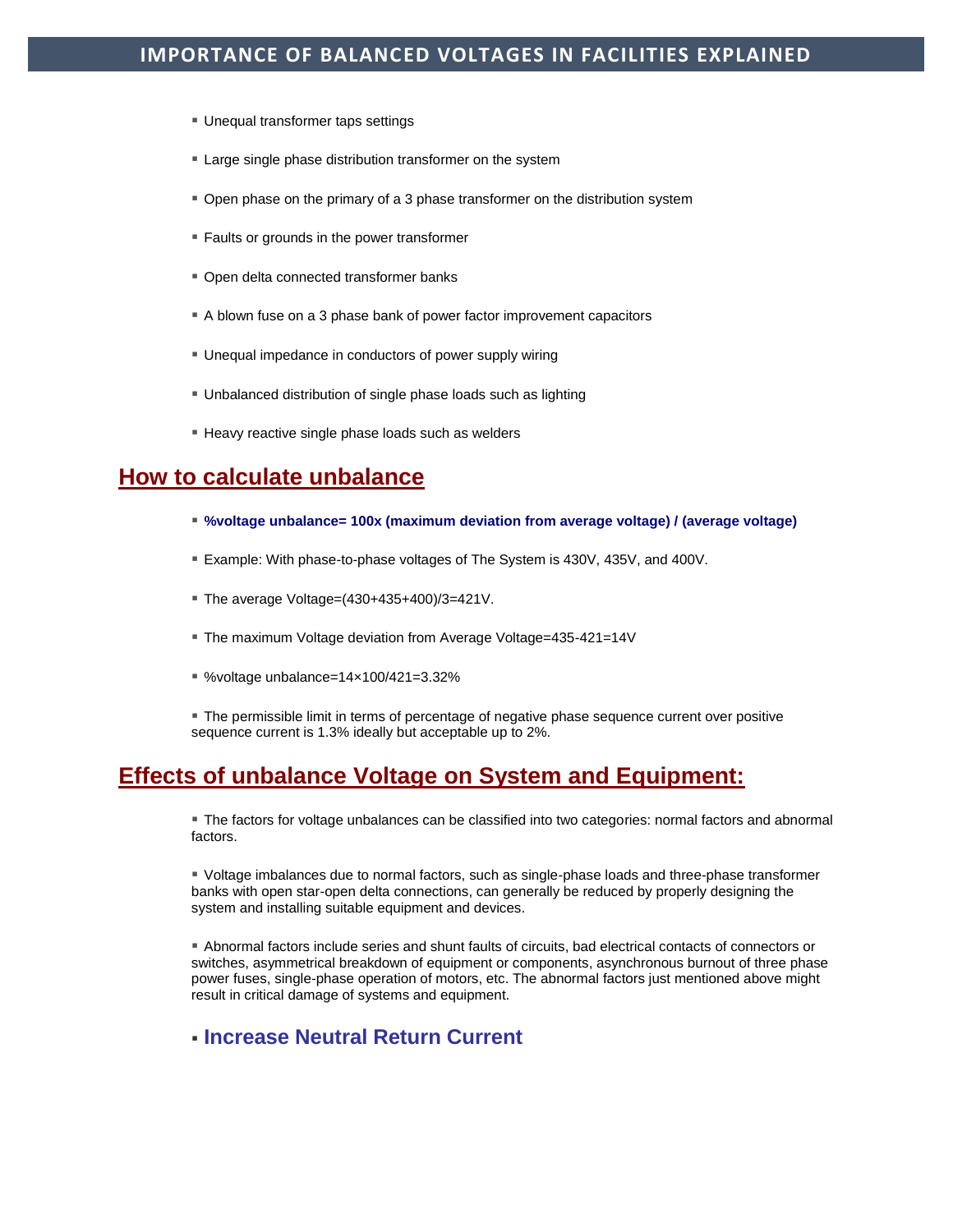The unequal distribution of loads between the three phases of the system cause the flow of unbalanced currents in the system, that produce unbalanced voltage drops on the electric lines. This increase in neutral current which cause line losses.

 If the system has balanced phase then Neutral current flow will be less on a system. We can save thousands to millions of rupees money by reduce losses be the reducing the neutral current flow in the system

Thus unbalance in LV distribution network resulting in increase of neutral current.

## **Voltage or Current Shift**

 If the system is unbalanced, negative-sequence components or zero-sequence components or both may exist in the system.

The resistance for negative sequence current is 1/6th of the positive sequence current, which means a small unbalance in voltage waveform will give more current and thus losses.

## **Excessive power loss**

 The unbalance Voltage always causes extra power loss in the system. The higher the voltage unbalance is the more power is dissipated means higher power bills.

■ The imbalance of current will increase the I2R Losses

 Let's look at a simple exercise, In balance System The Load current in R Phase=200A, Y Phase=200A,B Phase=200A and in Unbalance System The Load current in R Phase=300A, Y Phase=200A,B Phase=100A,Consider Resistance of line are same in both case and all phases.

- **In Balanced System:**
- $\blacksquare$  Total Load current =R+Y+B = 200+200+200=
- Total Losses =R(I2R)+Y(I2R)+B(I2R)=40000+40000+40000=**120,000Watt.**
- **In Un Balanced System:**
- $\blacksquare$  Total Load current =R+Y+B = 300+200+100=
- Total Losses =R(I2R)+Y(I2R)+B(I2R)=90000+40000+10000=**140,000Watt.**

 Here Total Load current is same in both case but Losses in unbalance system is more than balance system.

 An unbalance of 1% is acceptable as it does not affect the cable. But above 1% it increases linearly and at 4% the de-rating is 20%. This means – 20% of the current flowing in the cable will be unproductive and thus the copper losses in the cable will increase by 25% at 4% unbalance.

#### **Motor failure**

 In general, a three-phase motor fed by a balanced three-phase voltage with only positive-sequence component which produces only positive-sequence torque.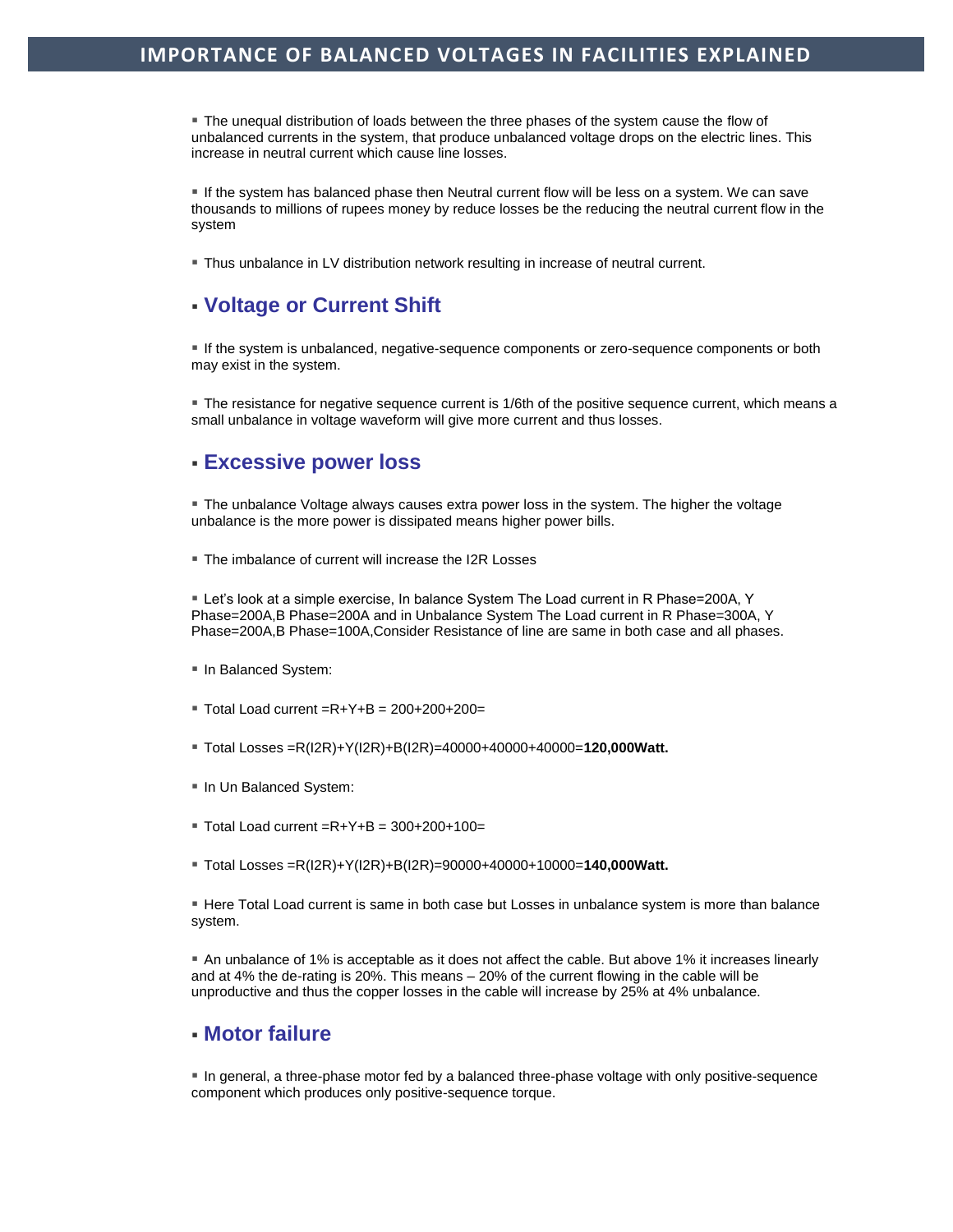**Reduce Motor life by heating:** Extra loss due to voltage imbalance will heat the motor windings, by increasing the operating temperature of Motor leads to the breakdown of winding insulation and might finally in motor failure. This may also decompose the grease or oil in the bearing and de-rate the motor windings. The voltage unbalance of 3% increases the heating by 20% for an induction motor.

■ Winding insulation life is reduced by one-half for each 10°C increase in operating temperature

 **Vibration of Motor:** The negative-sequence voltage caused by voltage imbalance produces opposite torque and leads to motor vibration and noise. Severe voltage imbalance may even result in motor collapse.

**Reduce Motor Life:** Heat generated by Unbalance Voltage may also reduce the Motor life

**Reduce Efficiency:** In induction motors connected to unbalanced supply, the negative sequence currents flow along with positive sequence current resulting in decreased percentage of productive current and poor motor efficiency. Any unbalance above 3% hampers the motor efficiency.

| Motor Efficiency %       |                          |      |      |
|--------------------------|--------------------------|------|------|
| <b>Motor Load % Full</b> | <b>Voltage Unbalance</b> |      |      |
|                          | <b>Nominal</b>           | 1%   | 2.5% |
| 100                      | 94.4                     | 94.4 | 93.0 |
| 75                       | 95.2                     | 95.1 | 93.9 |
| 50                       | 96.1                     | 95.5 | 94.1 |

 Assume that the 100-HP motor tested was fully loaded and operated for 800 hours per year with an unbalanced voltage of 2.5%. With energy priced at 23Rs/KWH. the annual energy and cost savings calculation are

- With Normal Voltage
- Annual Energy Consumption=100HPx0.746X800X(100/94.4)x23=1454068Rs
- With Unbalanced Voltage
- Annual Energy Consumption=100HPx0.746X800X(100/93)x23=1475957Rs
- Annual Cost Savings = 1475957-1454068=21889Rs

 Overall savings may be much larger because an unbalanced supply voltage may power numerous motors and other electrical equipment.

 **Tripping of Motor:** Negative phase sequence current flowing due to unbalance can cause faults in the motor, resulting in, tripping or permanent damage of the electrical equipment